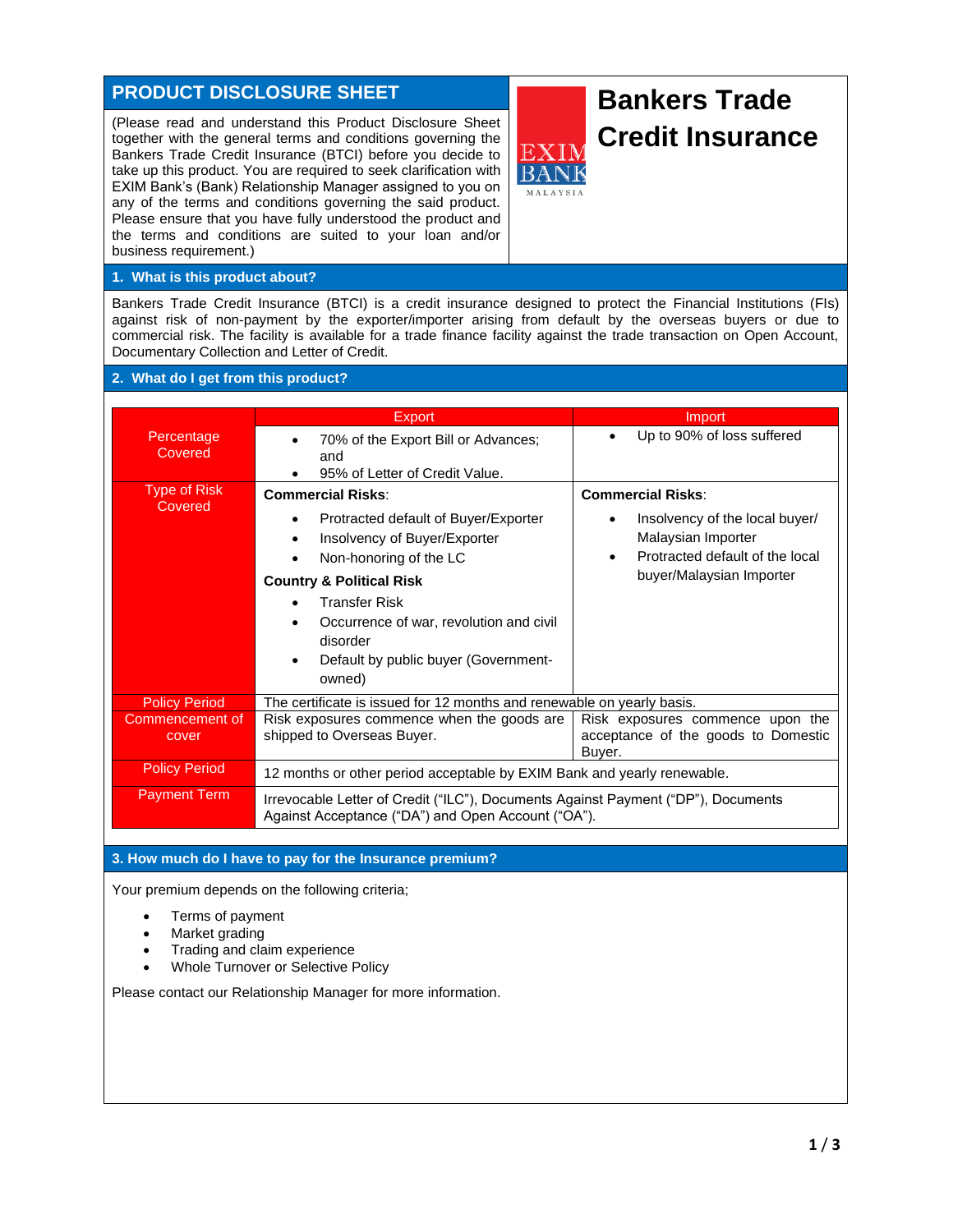| 4. What are the fees and charges I have to pay?                                                                                                                                     |                                                                                                                                                                                  |                                                                                                                                                                                                |  |  |
|-------------------------------------------------------------------------------------------------------------------------------------------------------------------------------------|----------------------------------------------------------------------------------------------------------------------------------------------------------------------------------|------------------------------------------------------------------------------------------------------------------------------------------------------------------------------------------------|--|--|
| Where applicable;                                                                                                                                                                   |                                                                                                                                                                                  |                                                                                                                                                                                                |  |  |
| No.<br>1.                                                                                                                                                                           | <b>Type of Fees and Charges</b><br>Export                                                                                                                                        | Quantum                                                                                                                                                                                        |  |  |
|                                                                                                                                                                                     | Credit Limit Application (CLA) Fee<br>$\bullet$<br>Annual Review of Buyer<br>$\bullet$                                                                                           | • RM250 per buyer<br>• RM250 per buyer                                                                                                                                                         |  |  |
| 2.                                                                                                                                                                                  | Import<br>Credit Limit Application (CLA) Fee<br>$\bullet$<br>Annual Review of Buyer<br>$\bullet$                                                                                 | • RM50 per buyer<br>• RM50 per buyer                                                                                                                                                           |  |  |
| 3.                                                                                                                                                                                  | <b>SWIFT Charges</b>                                                                                                                                                             | <b>RM70</b>                                                                                                                                                                                    |  |  |
| 4.                                                                                                                                                                                  | <b>Stamp Duty</b>                                                                                                                                                                | RM10 in Malaysia and/or stamping<br>requirement in other jurisdiction (if<br>applicable).                                                                                                      |  |  |
| 5.                                                                                                                                                                                  | Postage / Delivery Charges                                                                                                                                                       |                                                                                                                                                                                                |  |  |
|                                                                                                                                                                                     | <b>Local Party</b><br><b>Normal Mail</b><br><b>Registered Mail</b><br>Courier / Hand delivery<br><b>Foreign Party</b><br><b>Normal Mail</b><br><b>Registered Mail</b><br>Courier | Min.RM3<br>Min.RM6<br>Min.RM7<br>Min.RM4<br>Min.RM8<br>Min.RM50 - varies on location<br>Please request from your Relationship Manager for the Bank's Standard Fees and Charges on Conventional |  |  |
|                                                                                                                                                                                     | notify you at least 21 calendar days prior to the effective date of implementation.                                                                                              | Products and Services. If there are any changes in fees and charges that are applicable to your facility, the Bank will                                                                        |  |  |
| 6. What if I fail to fulfill my obligation?                                                                                                                                         |                                                                                                                                                                                  |                                                                                                                                                                                                |  |  |
|                                                                                                                                                                                     | Your Insurance Policy cannot be enforced. Hence, the business transaction is not covered by us.                                                                                  |                                                                                                                                                                                                |  |  |
|                                                                                                                                                                                     | 7. Can I cancel the Insurance Policy?                                                                                                                                            |                                                                                                                                                                                                |  |  |
|                                                                                                                                                                                     | You may cancel your policy at any time by giving written notice to us.                                                                                                           |                                                                                                                                                                                                |  |  |
|                                                                                                                                                                                     | 8. What will happen to my premium upon cancellation of the policy?                                                                                                               |                                                                                                                                                                                                |  |  |
| You are entitled for a refund of the premium based on unexpired period of Insurance subject to terms and conditions<br>of the policy.                                               |                                                                                                                                                                                  |                                                                                                                                                                                                |  |  |
| 9. What do I need to do if there are changes to my contact details?                                                                                                                 |                                                                                                                                                                                  |                                                                                                                                                                                                |  |  |
| a)                                                                                                                                                                                  | It is important that you inform the Bank of any changes to your contact details to ensure that all<br>correspondences reach you in a timely manner.                              |                                                                                                                                                                                                |  |  |
| b)                                                                                                                                                                                  | You may inform the Bank such changes via various channels of communication such as the website or call<br>centre at 03-2601 2000.                                                |                                                                                                                                                                                                |  |  |
|                                                                                                                                                                                     | 10. Where can I get an assistance and redress?                                                                                                                                   |                                                                                                                                                                                                |  |  |
| If you wish to complaint on the product or services<br>provided by us, you may contact us at:                                                                                       |                                                                                                                                                                                  | If your query or complaint is not satisfactorily resolved by<br>us, you may contact Bank Negara Malaysia LINK or<br>TELELINK at:                                                               |  |  |
| Head, Corporate Communication Department<br>Export-Import Bank of Malaysia Berhad<br>Level 1, EXIM Bank, Jalan Sultan Ismail,<br>50250 Kuala Lumpur, Malaysia<br>Tel: +603-26012000 |                                                                                                                                                                                  | Blok D, Bank Negara Malaysia,<br>Jalan Dato' Onn,<br>50480 Kuala Lumpur<br>Tel: 1-300-88-5465<br>Fax: +603-2174 1515                                                                           |  |  |